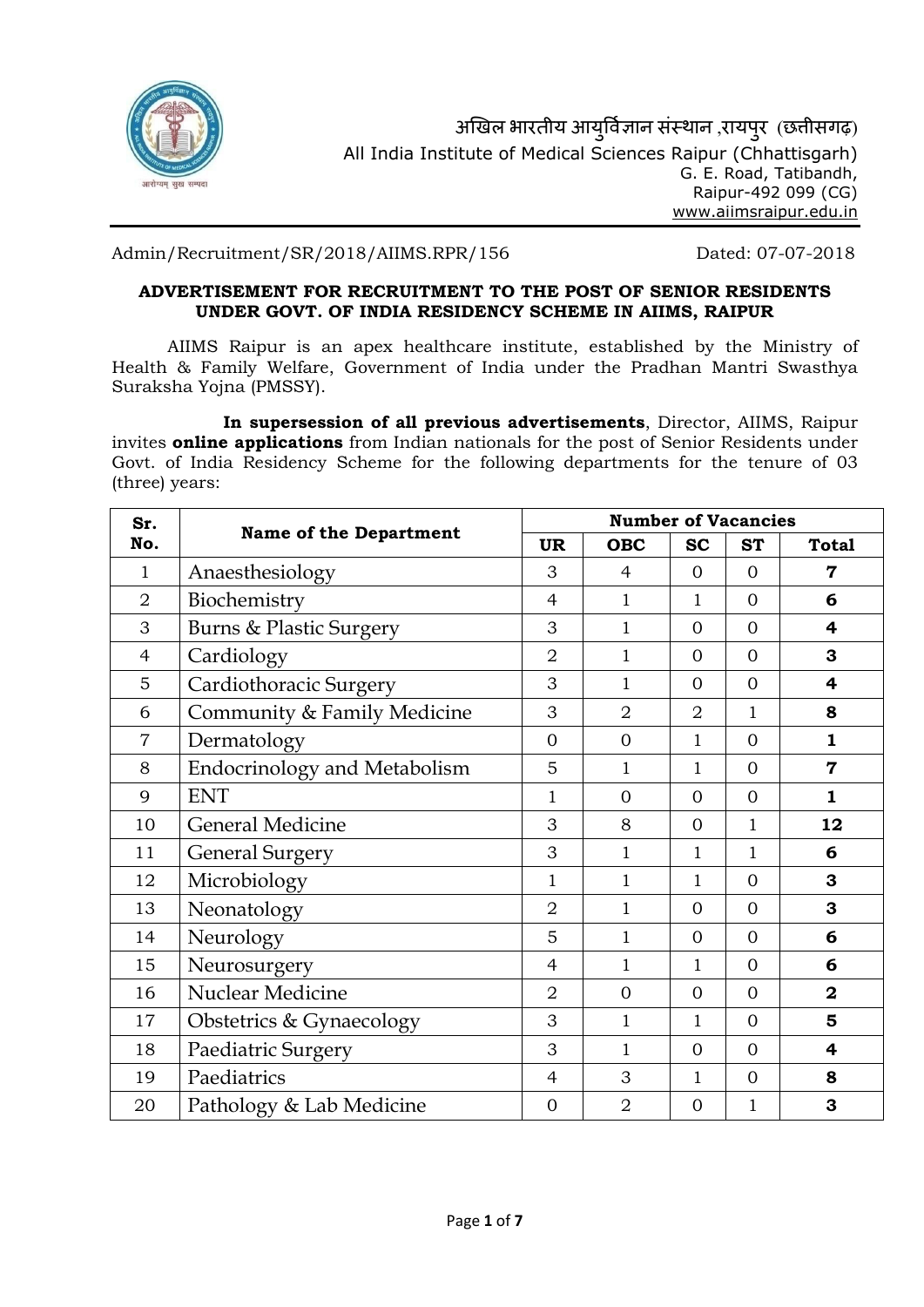| Sr.<br>No. |                                         | <b>Number of Vacancies</b> |                |           |           |              |
|------------|-----------------------------------------|----------------------------|----------------|-----------|-----------|--------------|
|            | <b>Name of the Department</b>           |                            | <b>OBC</b>     | <b>SC</b> | <b>ST</b> | <b>Total</b> |
| 21         | Physical Medicine and<br>Rehabilitation | $\overline{2}$             | $\Omega$       | $\Omega$  | $\Omega$  | $\mathbf{2}$ |
| 22         | <b>Pulmonary Medicine</b>               | $\overline{4}$             | $\overline{2}$ | $\Omega$  | $\Omega$  | 6            |
| 23         | Radio diagnosis                         | 4                          | $\overline{4}$ | 2         |           | 11           |
| 24         | Radiotherapy                            | 1                          | 1              | $\Omega$  | $\Omega$  | $\mathbf{2}$ |
| 25         | <b>Transfusion Medicine</b>             | 2                          |                | $\Omega$  | $\Omega$  | 3            |
| 26         | Trauma & Emergency:                     |                            |                |           |           |              |
|            | Orthopaedics                            | 1                          |                | $\Omega$  | $\Omega$  | $\mathbf{2}$ |
|            | <b>General Medicine</b>                 | $\overline{2}$             | $\Omega$       | $\Omega$  | $\Omega$  | $\mathbf{2}$ |
|            | General Surgery                         | 2                          | $\Omega$       | $\Omega$  | $\Omega$  | $\mathbf{2}$ |
|            | <b>Grand Total</b>                      | 72                         | 40             | 12        | 5         | 129          |

# Detailed eligibility Criteria is as follows:

| Sr.<br>No. | Name of<br>Post    | Group | Pay Band and<br><b>Grade Pay</b>                                                                                         | Age<br>Limit                         | <b>Oualification</b>                                                                                                                                                                                            | No. of<br>Post                                                                              |
|------------|--------------------|-------|--------------------------------------------------------------------------------------------------------------------------|--------------------------------------|-----------------------------------------------------------------------------------------------------------------------------------------------------------------------------------------------------------------|---------------------------------------------------------------------------------------------|
| 1.         | Senior<br>Resident | A'    | Rs. 67700/-<br>(Level-11, Cell<br>No. 01 As per 7th<br>CPC) plus usual<br>allowances<br>including NPA (if<br>applicable) | Upper<br>age<br>limit<br>37<br>years | a. A post graduate Medical<br>Degree/Diploma in<br>respective discipline<br>from a recognized<br>University/Institute.<br>b. DMC/DDC/MCI/<br>State Registration is<br>mandatory before<br>joining, if selected. | 129<br>(UR-72,<br>OBC-<br>$40, SC-$<br>12, ST-<br>05<br>includi<br>ng 05<br>posts of<br>PwD |

Posts identified suitable for PwD: 05 Posts are reserved for PwD for Senior Residents in non-surgical departments. Physical requirement & Categories of disabled eligible for these posts is as follows:

| Sr. No. | <b>Name of the Post</b>                        | <b>Physical</b><br>Requirement | <b>Categories of Disabled</b><br>Eligible for the post |
|---------|------------------------------------------------|--------------------------------|--------------------------------------------------------|
|         | Senior Residents (Non-surgical<br>departments) | S, ST, H, W, RW, SE            | OL, OA(Non surgical<br>jobs)                           |

ABBREVIATIONS USED : S=Sitting, BN=Bending, SE=Seeing, RW=Reading & Writing, C=Communication MF=Manipulation by Fingers, PP=Pulling & Pushing, L=Lifting, KC=Knee1ing & Croutching, ST=Standing, W=Walking, BLA=Both Legs & Arms, BA=Both Arms, OL=One Leg, BL=Both Leg, OA=One Arm, OAL=One Arm and One Leg, B=Blind, LV=Low Vision, H=Hearing. MW=Muscular Weakness OH= Orthopaedically Handicapped, CP= Cerebra1 Pa1sy, LC= Leprosy Cured, VH= Visually Handicapped, HH= Hearing Handicapped.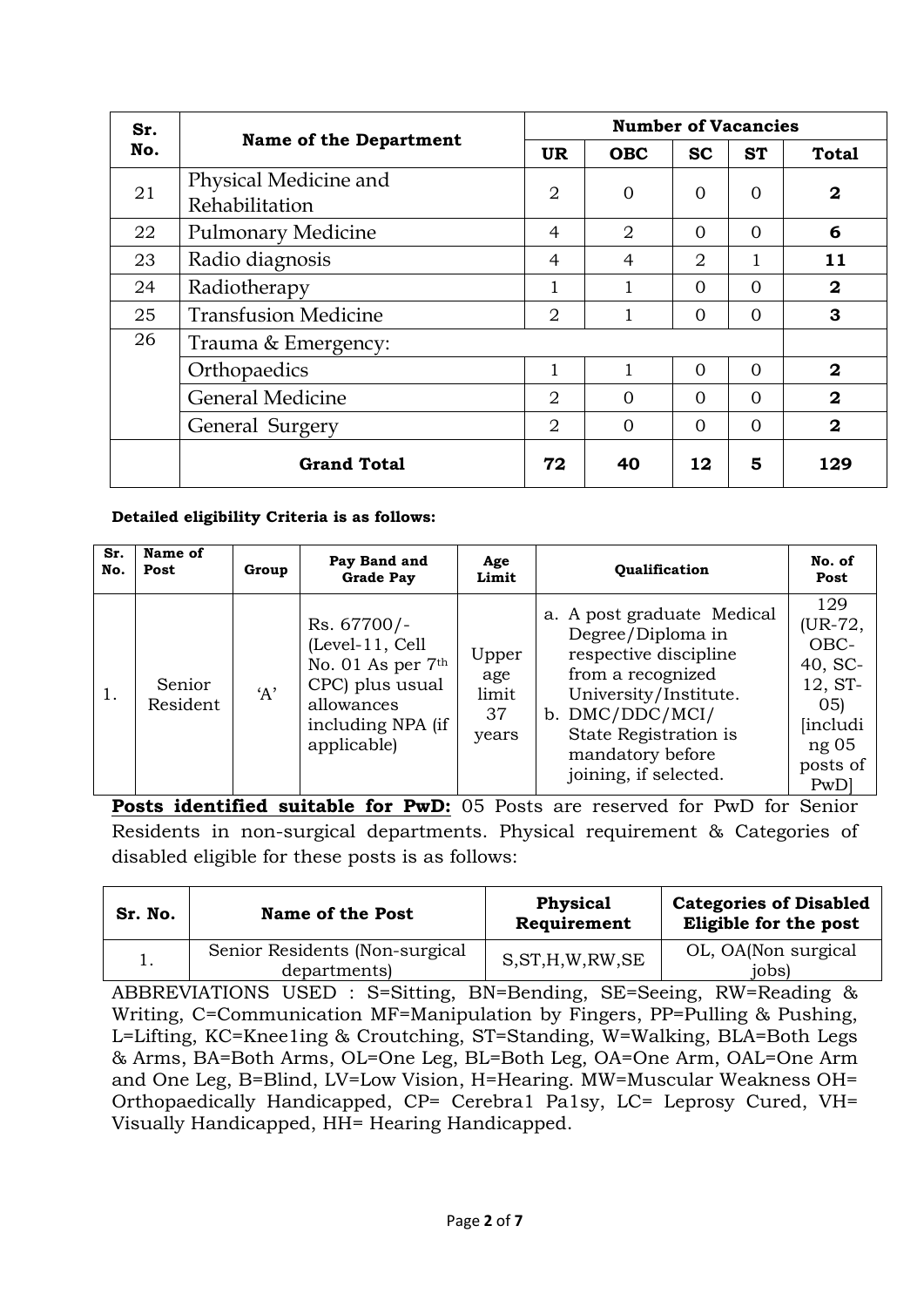# DETAILS

- 1. Age and other qualification/Experience will be counted as on the last date of submission of application.
- 2. **Only those candidates** who have been declared successful in their qualifying degree exam and will be completing their tenure for the same on or before the date of interview will be eligible.
- 3. In cases where result of qualifying exam is declared after the date of interview, their candidature will stand cancelled and no claim for selection will be considered.
- 4. The above vacancies are provisional and subject to variation. The Director, AIIMS, Raipur reserves the right to vary the vacancies including reserved vacancies as per the Govt. of India rules/circulars and requirements. The reservation will be followed as per Government of India Rules.
- 5. The aspiring applicants satisfying the eligibility criteria in all respect can submit their application only through **ON-LINE** mode. The On-line registration of applications will be available on AIIMS Raipur website www.aiimsraipur.edu.in from 14.07.2018 from 11:00 A.M. to 24.07.2018 up to 5:00 P.M.

# 6. Interview for these posts is tentatively scheduled to be held on  $27<sup>th</sup>$  and  $28<sup>th</sup>$ July 2018 in the premises of AIIMS, Raipur.

- 7. For filling up of Online application, candidates must have the following pre-requisites ready :
	- i. Valid e-mail ID.
	- ii. Scanned Passport size photograph of candidate (in JPG format).
	- iii. Scanned signature of the candidate (in JPG format).
	- iv. Online payment detail of the required application fee.

Guidelines for scanning the photograph & Signature:

Before applying online a candidate will be required to have a scanned (digital) image of his/her photograph and signature as per the specifications given below:

(i) Photograph:

- Photograph must be a recent passport size colour picture.
- The picture should be in colour, against a light-coloured, preferably white, background.
- Caps, hats and dark glasses are not acceptable. Religious headwear is allowed but it must not cover your face.
- Dimensions 200 x 230 pixels (preferred)
- Size of file should be between 20 kb–50 kb
- Ensure that the size of the scanned image is not more than 50 KB.

(ii) Signature:

- The applicant has to sign on white paper with Black ink pen.
- The signature must be signed only by the applicant and not by any other person.
- The signature will be used to put on the Hall Ticket and wherever necessary.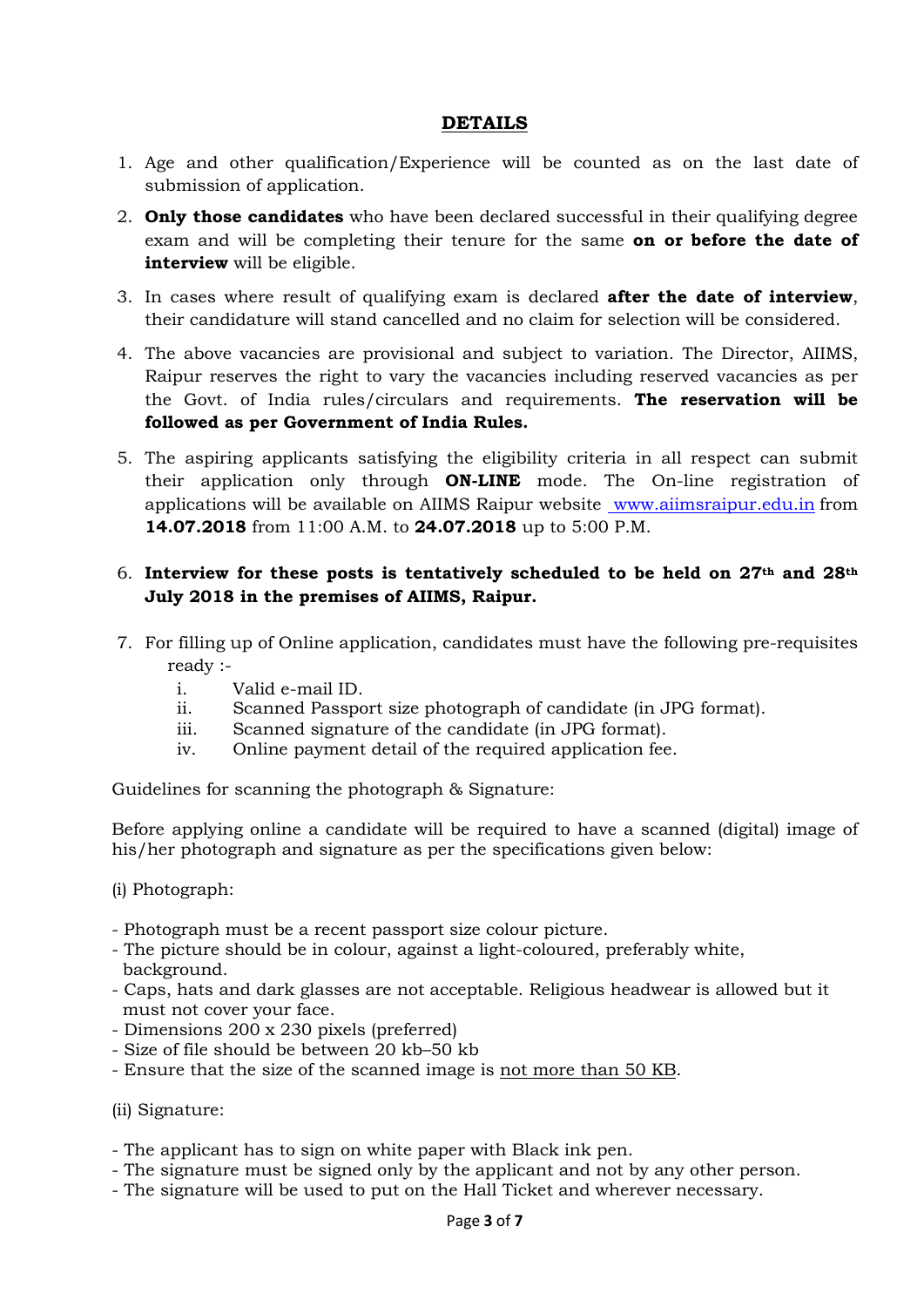- If the Applicant's signature on the answer script, at the time of the examination, does not match the signature on the Hall Ticket, the applicant will be disqualified.
- Dimensions 140 x 60 pixels (preferred)
- Size of file should be between 10 kb 20 kb
- Ensure that the size of the scanned image is not more than 20 KB

(iii) While applying online, in the preview of the form, the candidate's Photo and Signature must be clearly visible to candidate, if photo/signature image is small in size or not visible in preview on website, then it means that the photo/signature is not as per the AIIMS prescribed format and your application will be rejected. So, be careful while uploading your photo and signature.

- 7. The decision of Director, AIIMS Raipur in this regard shall be final and binding. The offer of appointment when made will be provisional and subject to verification of credentials (Educational & Personal) by competent authority. The vacancies are provisional and subject to variation. The Director, AIIMS, Raipur reserves the right to vary the vacancies including reserved vacancies. No correspondence whatsoever would be entertained in this regard.
- 8. For General/OBC Category Rs. 1,000/- is required to be remitted online only. Any other instrument of payment is not acceptable. Please make sure to correctly mention the Transaction number, Date/Time and Bank of which remittance is made in your application form for reconciliation. Also make sure to get the confirmation of the successful remittance by your bank and retain the proof of the same which may be required at the time of interview. The Application fee is non-refundable. Application fee for Women/PwD/SC/ST category is **exempted.**
- 9. Those who are working in Central/State Government/Semi Government/ Autonomous Institution must submit a "NO OBJECTION CERTIFICATE" from the employers at the time of interview.
- 10. Self Attested photocopies of Degrees, Certificates, Mark sheets, Age proof, Caste certificates etc. may be annexed to the hard copy of the application and the same shall be produced in original along with photocopy for verification at the time of interview.
- 11. The reservation for ST/SC/OBC candidates is as per Central Govt. rules and 4 % for PWD candidates (on horizontal basis). For OBC Candidate: Candidates must attach certificate valid for the posts under the Central Government of India which mentions that the Candidate **does not belong to Creamy Layer**. Date of issue of Certificate should not be earlier than 1 year from the last date of submission of online Application Form. For SC, ST & OBC - Certificate should be issued by Tehsildar or above rank authorities prescribed by Govt. of India in format of State/Central Government.
- 12. For eligibility to applying for these posts upper age limit as on last date of submission of online application will be 37 years.
- 13. Age limit refers to completed age as mentioned in eligibility criteria, in years as on last date of submission of online application form.
- 14. The upper age limit for candidates with DM/M.Ch degree applying for these posts will be 35 years. The age limit is further relaxable for SC/ST candidates, OBC candidates & OPH candidates as below.
- 15. Age relaxation of 5 years for SC/ST, 3 years for OBC candidates.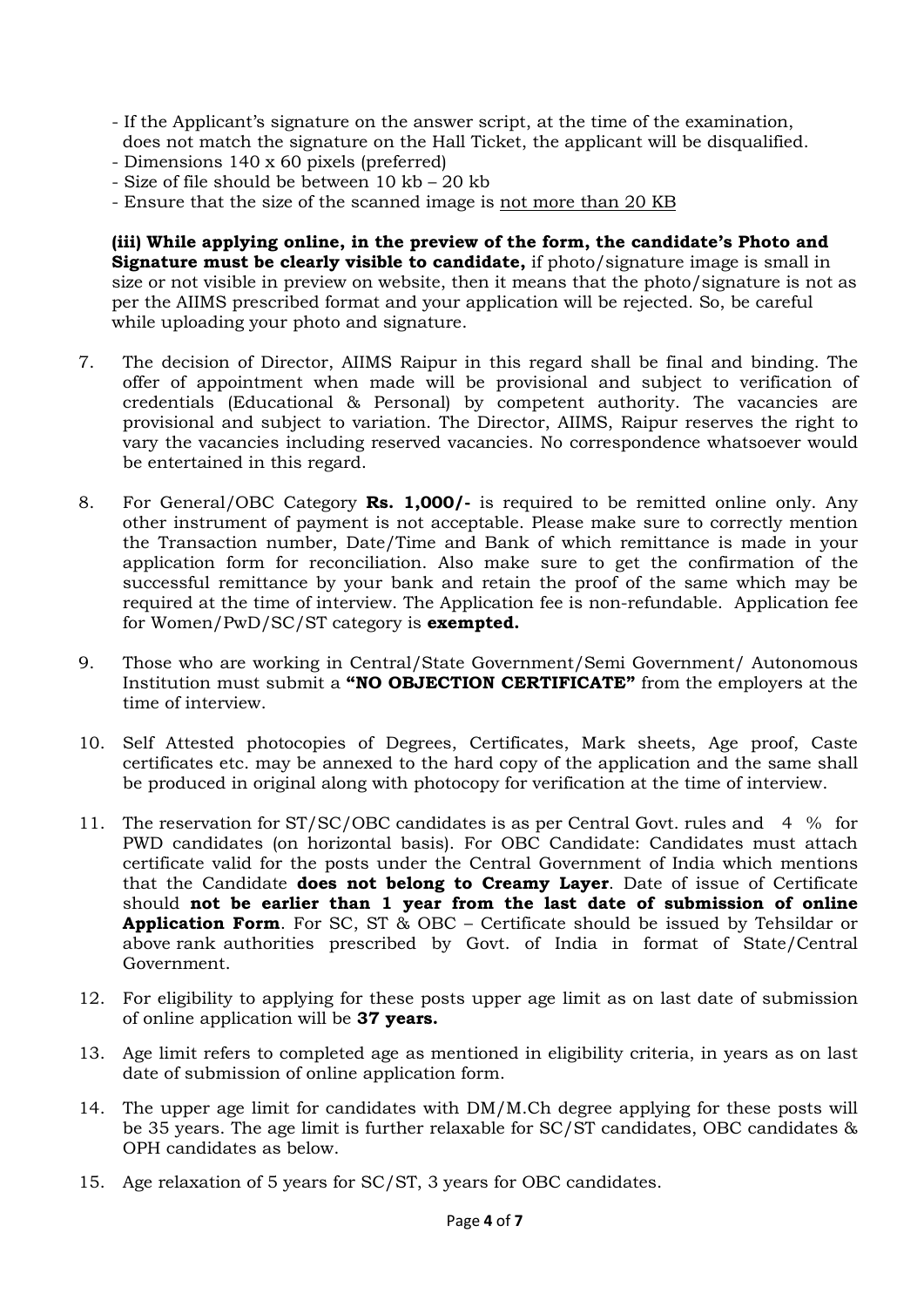- 16. In the case of Persons with Disability (PWD) candidates, age relaxation up to maximum period of 5 years for General Category, 8 years for OBC category and 10 years for SC/ST category candidates.
- 17. For Persons with Disability (PWD):
	- i. The candidate must possess a valid document certifying his/her physical disability is conforming to judgment of Supreme Court of India i.e.: "With the approval of the Ministry of Health & Family Welfare, Govt. of India vide letter no.18018/2/2009-ME(P-1)dated 17.02.2009 it has been decided that while providing reservation in admission to medical course in the first instance candidates with disability of lower limbs between 50% to 70% shall be considered and in case candidates are not available of such candidates in that category then the candidates with disability of lower limbs between 40% to 50% will also be considered for admission as per decision in the Writ Petition (Civil) 184/2005- Dr.Kumar Sourav Vs. UOI & others in the Supreme Court of India".
	- ii. The disability certificate should be signed by a duly constituted and authorized Medical Board of the State or Central Govt. Hospitals/Institutions & countersigned by Medical Superintendent.
	- iii. The constitution of the Medical Board will be one consultant each from disciplines of Orthopaedics, Physical Medicine & Rehabilitation and Surgery.
	- iv. OPH candidates who apply will be considered against seats in category in which he/she has applied i.e. GEN/SC/ST or OBC. Last seat/s in the respective category will be offered to OPH candidates, (in case OPH candidate is not able to make on his/her their own merit)
- 18. Based on bio-data, the Search cum Selection Committee may short-list Candidates for interview or they may be asked to appear in a **written examination** in case of large number of applicants. Candidates called for interview will have to produce all relevant original documents in proof of details furnished in their application at the time of interview.
- 19. The written test will be held in Raipur only at All India Institute of Medical Sciences, Tatibandh, G.E. Road, Raipur (C.G.) 492099. List of eligible candidates, Date, time & for interview shall be put up in the website. No TA/DA will be paid for appearing in the interview. The candidates are advised to download their Admit Card from AIIMS Raipur web site **www.aiimsraipur.edu.in** as no admit card will be sent by post. The Admit Cards will be hosted on AIIMS Raipur website.

#### TERMS & CONDITIONS

- 1. The candidate who is already in government service shall submit 'No Objection Certificate' from the present employer at the time of Interview.
- 2. Canvassing of any kind will lead to disqualification. The prescribed qualification is minimum and mere possessing the same does not entitle any candidate for selection.
- 3. The appointment shall be as per Govt. of India's Residency Scheme. The appointment can be terminated at any time, on either side, by giving one month's notice or by paying one month's salary, without assigning any reason or failure to complete the period of three months to the satisfaction of competent authority. The appointee shall be on the whole time appointment of the AIIMS and shall not accept any other assignment, paid or otherwise and shall not engage himself/herself in a private practice of any kind during the period of contract. He/She is expected to conform to the rules of conduct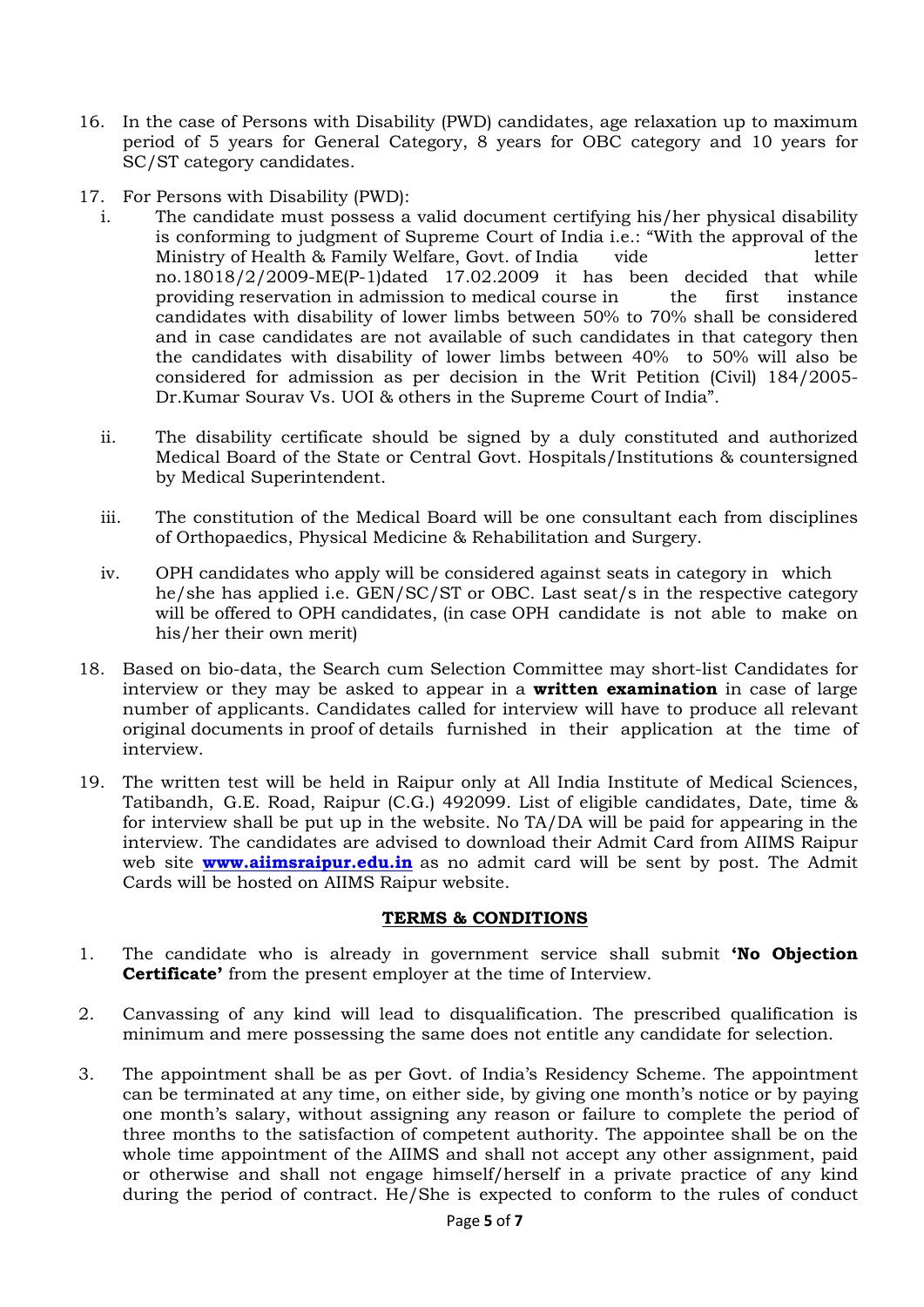and discipline as applicable to the institute employees. The appointee shall perform the duties assigned to him/her. The competent authority reserves the right to assign any duty as and when required. No extra/additional allowances will be admissible in case of such assignment.

- 4. If an appointee wishes to apply somewhere else or resign within the first 03 (three) months of joining, then neither he/she will be issued a No Objection Certificate (NOC) nor he/she will receive any Relieving Letter or Experience Certificate.
- 5. The appointee shall not be entitled to any benefit like Provident Fund, Pension, Gratuity, Medical Attendance Treatment, Seniority, Promotion etc. or any other benefits available to the Government Servants, appointed on regular basis.
- 6. The candidate should not have been convicted by any Court of Law.
- 7. In case of any information given or declaration by the candidate is found to be false or if the candidate has will-fully suppressed any material information relevant to this appointment, he/she will be liable to be removed from the service and any action taken as deemed fit by the appointing authority.
- 8. The decision of the competent authority regarding selection of candidates will be final and no representation will be entertained in this regard.
- 9. Incomplete applications in any aspect will be summarily rejected.
- 10. The Competent Authority reserves the right of any amendment, cancellation and changes to this advertisement as a whole or in part without assigning any reason or giving notice.
- 11. Leave entitlement of the appointee shall be governed in terms of instructions contained in DoPT & T's O.M. No.12016/3/84/Estt.(L) dated the  $12<sup>th</sup>$  April,1985 as amended by OM No.12016/1/96/Estt.(L) dated the 5th July, 1990.
- 12. All disputes will be subject to jurisdictions of Court of Law at Raipur.
- 13. In case, any information given or declaration by the candidate is found to be false or if the candidate has willfully suppressed any material information relevant to his/her appointment, he/she will be liable to be removed from the service and any action taken as deemed fit by the appointing authority.
- 14. The decision of the competent authority regarding selection of candidates will be final and no representation will be entertained in this regard.
- 15. All disputes will be subject to jurisdictions of Court of Law at Raipur.
- 16. Appointment of selected candidates is subject to his/her being declared medically fit by competent Medical Board.
- 17. Name of the shortlisted candidates will be displayed in the institute website. No separate Individual intimation will be sent. Beside, all information regarding Written Test and/or Skill Test schedule etc. will also be provided through the Institute website only. The Institute will not be responsible in any manner if a candidate fails to visit / access the website in time. Candidates are requested to regularly visit the Institute website i.e. www.aiimsraipur.edu.in for updated information regarding the recruitment.
- 18. In case of any inadvertent mistake in the process of selection which may be detected at any stage even after the issue of appointment letter, the Institute reserves the right to modify/withdraw/cancel any communication made to the candidate.
- 19. The applicant will be responsible for the authenticity of submitted information, other documents and photograph. Submission of any false and/or suppression /concealment of facts shall lead to rejection/ cancellation of selection/recruitment.